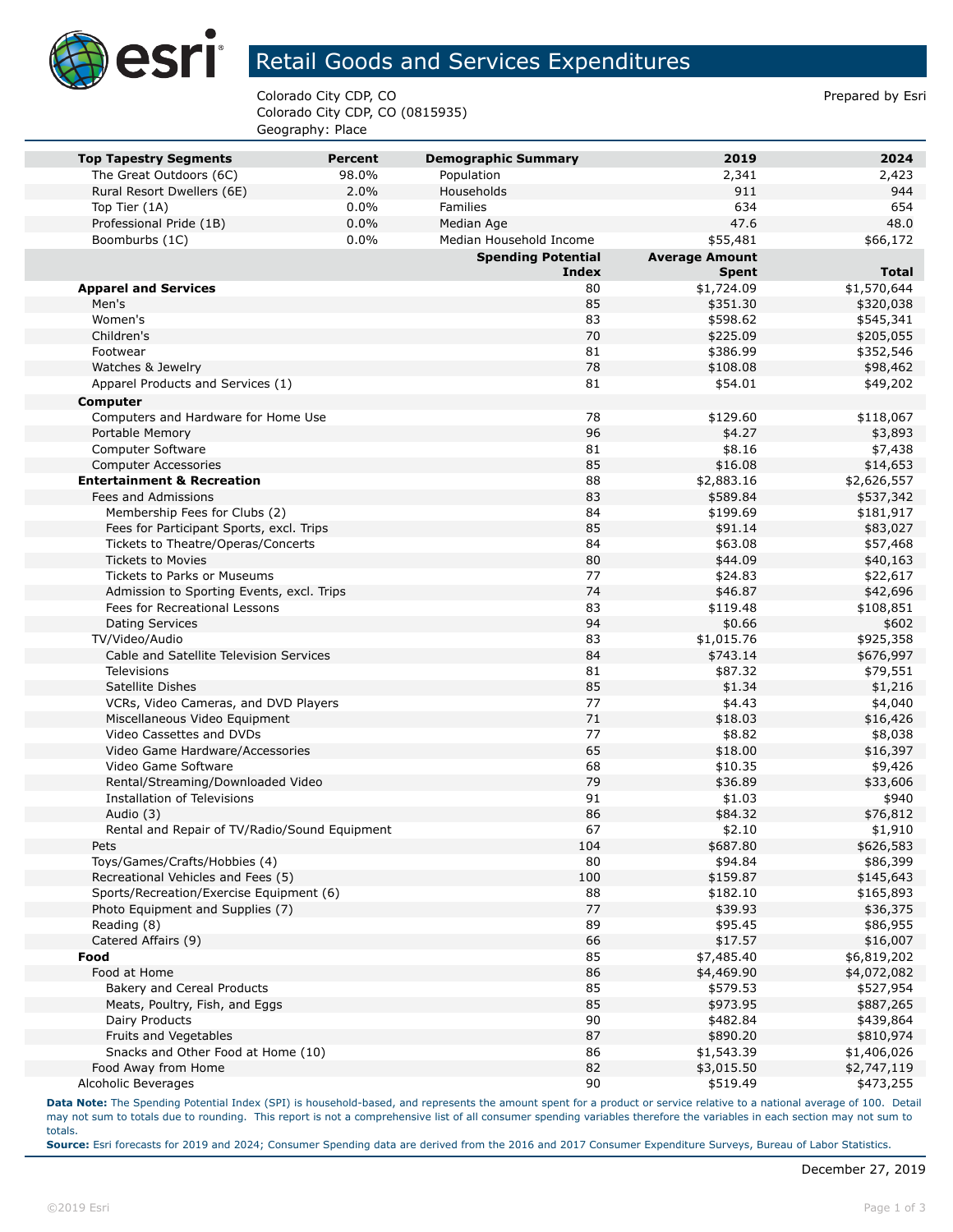

## Retail Goods and Services Expenditures

Colorado City CDP, CO Prepared by Esri Colorado City CDP, CO (0815935) Geography: Place

|                                            | <b>Spending Potential</b><br><b>Index</b> | <b>Average Amount</b><br>Spent | <b>Total</b> |
|--------------------------------------------|-------------------------------------------|--------------------------------|--------------|
| <b>Financial</b>                           |                                           |                                |              |
| Value of Stocks/Bonds/Mutual Funds         | 97                                        | \$20,891.62                    | \$19,032,264 |
| Value of Retirement Plans                  | 93                                        | \$88,651.72                    | \$80,761,720 |
| Value of Other Financial Assets            | 91                                        | \$5,165.87                     | \$4,706,110  |
| Vehicle Loan Amount excluding Interest     | 79                                        | \$2,258.05                     | \$2,057,087  |
| Value of Credit Card Debt                  | 83                                        | \$2,018.84                     | \$1,839,168  |
| Health                                     |                                           |                                |              |
| Nonprescription Drugs                      | 85                                        | \$121.56                       | \$110,741    |
| <b>Prescription Drugs</b>                  | 84                                        | \$307.73                       | \$280,345    |
| Eyeglasses and Contact Lenses              | 87                                        | \$78.65                        | \$71,647     |
| Home                                       |                                           |                                |              |
| Mortgage Payment and Basics (11)           | 93                                        | \$9,406.75                     | \$8,569,545  |
| Maintenance and Remodeling Services        | 99                                        | \$2,119.49                     | \$1,930,855  |
| Maintenance and Remodeling Materials (12)  | 108                                       | \$529.31                       | \$482,198    |
| Utilities, Fuel, and Public Services       | 85                                        | \$4,113.29                     | \$3,747,203  |
| <b>Household Furnishings and Equipment</b> |                                           |                                |              |
| Household Textiles (13)                    | 79                                        | \$78.85                        | \$71,830     |
| Furniture                                  | 79                                        | \$483.12                       | \$440,125    |
| Rugs                                       | 72                                        | \$23.47                        | \$21,383     |
| Major Appliances (14)                      | 91                                        | \$321.18                       | \$292,593    |
| Housewares (15)                            | 87                                        | \$92.55                        | \$84,309     |
| Small Appliances                           | 83                                        | \$40.22                        | \$36,638     |
| Luggage                                    | 78                                        | \$10.96                        | \$9,983      |
| Telephones and Accessories                 | 103                                       | \$77.68                        | \$70,762     |
| <b>Household Operations</b>                |                                           |                                |              |
| Child Care                                 | 69                                        | \$352.60                       | \$321,219    |
| Lawn and Garden (16)                       | 99                                        | \$462.86                       | \$421,663    |
| Moving/Storage/Freight Express             | 82                                        | \$54.48                        | \$49,627     |
| Housekeeping Supplies (17)                 | 85                                        | \$639.18                       | \$582,295    |
| <b>Insurance</b>                           |                                           |                                |              |
| Owners and Renters Insurance               | 90                                        | \$520.42                       | \$474,102    |
| Vehicle Insurance                          | 81                                        | \$1,256.71                     | \$1,144,864  |
| Life/Other Insurance                       | 83                                        | \$380.64                       | \$346,767    |
| Health Insurance                           | 87                                        | \$3,425.61                     | \$3,120,735  |
| Personal Care Products (18)                | 78                                        | \$388.27                       | \$353,714    |
| School Books and Supplies (19)             | 81                                        | \$125.52                       | \$114,347    |
| <b>Smoking Products</b>                    | 80                                        | \$322.07                       | \$293,403    |
| Transportation                             |                                           |                                |              |
| Payments on Vehicles excluding Leases      | 82                                        | \$2,083.67                     | \$1,898,219  |
| Gasoline and Motor Oil                     | 85                                        | \$1,951.10                     | \$1,777,449  |
| Vehicle Maintenance and Repairs            | 86                                        | \$984.99                       | \$897,322    |
| <b>Travel</b>                              |                                           |                                |              |
| <b>Airline Fares</b>                       | 89                                        | \$485.77                       | \$442,537    |
| Lodging on Trips                           | 91                                        | \$562.20                       | \$512,166    |
| Auto/Truck Rental on Trips                 | 86                                        | \$22.51                        | \$20,507     |
| Food and Drink on Trips                    | 89                                        | \$481.16                       | \$438,338    |

**Data Note:** The Spending Potential Index (SPI) is household-based, and represents the amount spent for a product or service relative to a national average of 100. Detail may not sum to totals due to rounding. This report is not a comprehensive list of all consumer spending variables therefore the variables in each section may not sum to totals. **Source:** Esri forecasts for 2019 and 2024; Consumer Spending data are derived from the 2016 and 2017 Consumer Expenditure Surveys, Bureau of Labor Statistics.